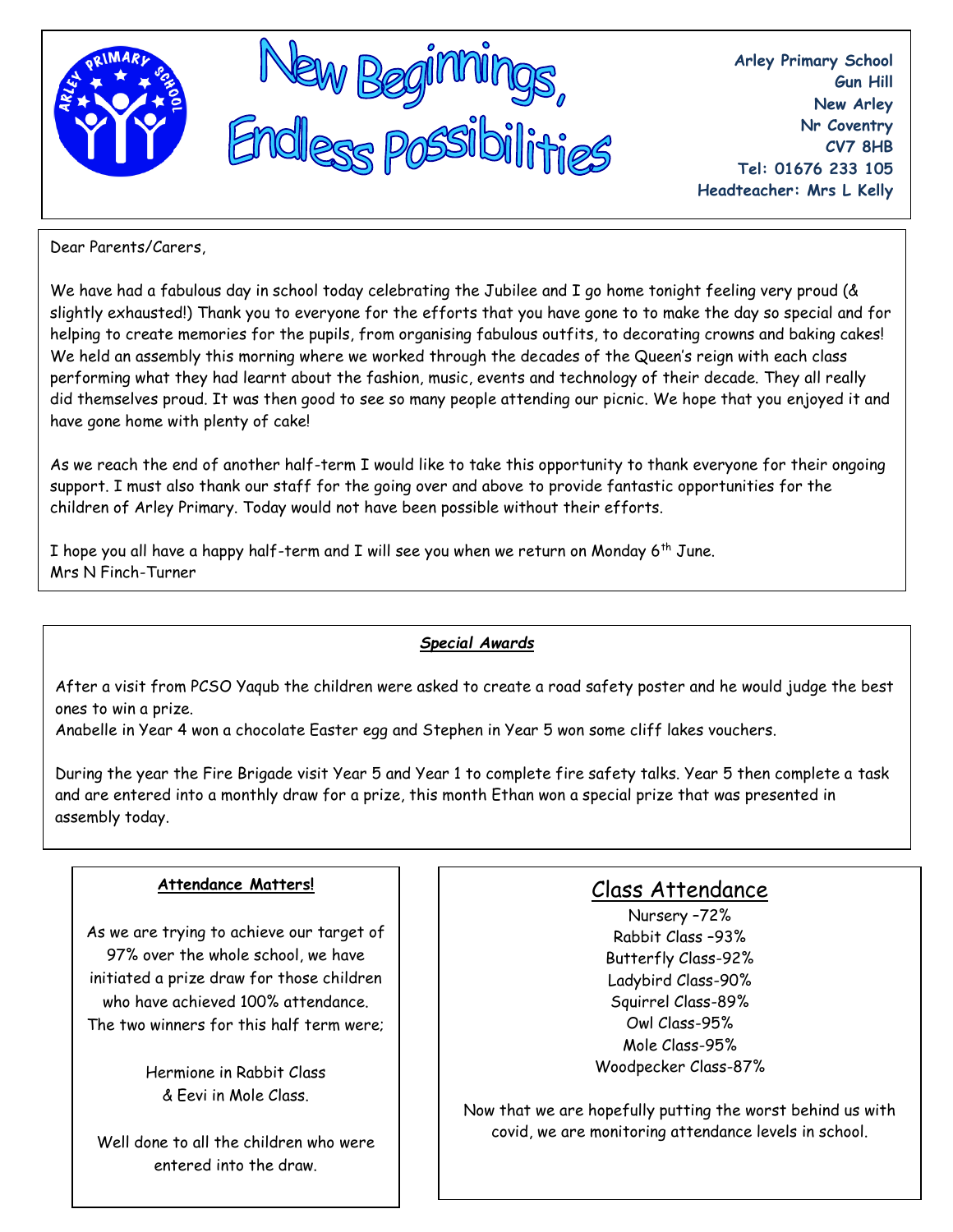### **School Uniform**

Could we kindly remind you that school uniform is Navy Blue Jumpers or cardigans, Red polo t-shirt and grey trousers or skirts. When the weather becomes warmer, the children can wear the red gingham summer dresses or grey shorts with their red polo t-shirts.

#### **PE Kit**

Our school PE kit is white t-shirts, black shorts or a dark coloured tracksuit for the colder days or outdoor PE. We are seeing a wide variety of PE kit in school such as football shirts, which is not part of the PE Uniform.

**If your child does not come to school in the correct PE Kit we will be calling home to ask for the correct kit to be bought to school or we will find the correct kit in the lost property box.**

### **Dates to remember for 2022**

**Half Term – 30th May – 3 rd June Monday 6th June –** Children return to school. **Mon 20th June** – Class Photos **Wednesday 6th July –** Warwickshire National Induction Day **Tues 12th July** – KS1 Sports Day **Wed 13th July** – KS2 Sports Day

**Thursday 21st July-** Break up for the summer holidays



# Jubilee Competitions

Wow!!! We were so amazed at all the cake and crown entries for the Jubilee celebrations today. The winners of the crown competition were; Marlee in Rabbit Class & Oscar in Owl Class.

The cake competition was won by Declan in Owl Class and Major in Butterfly Class